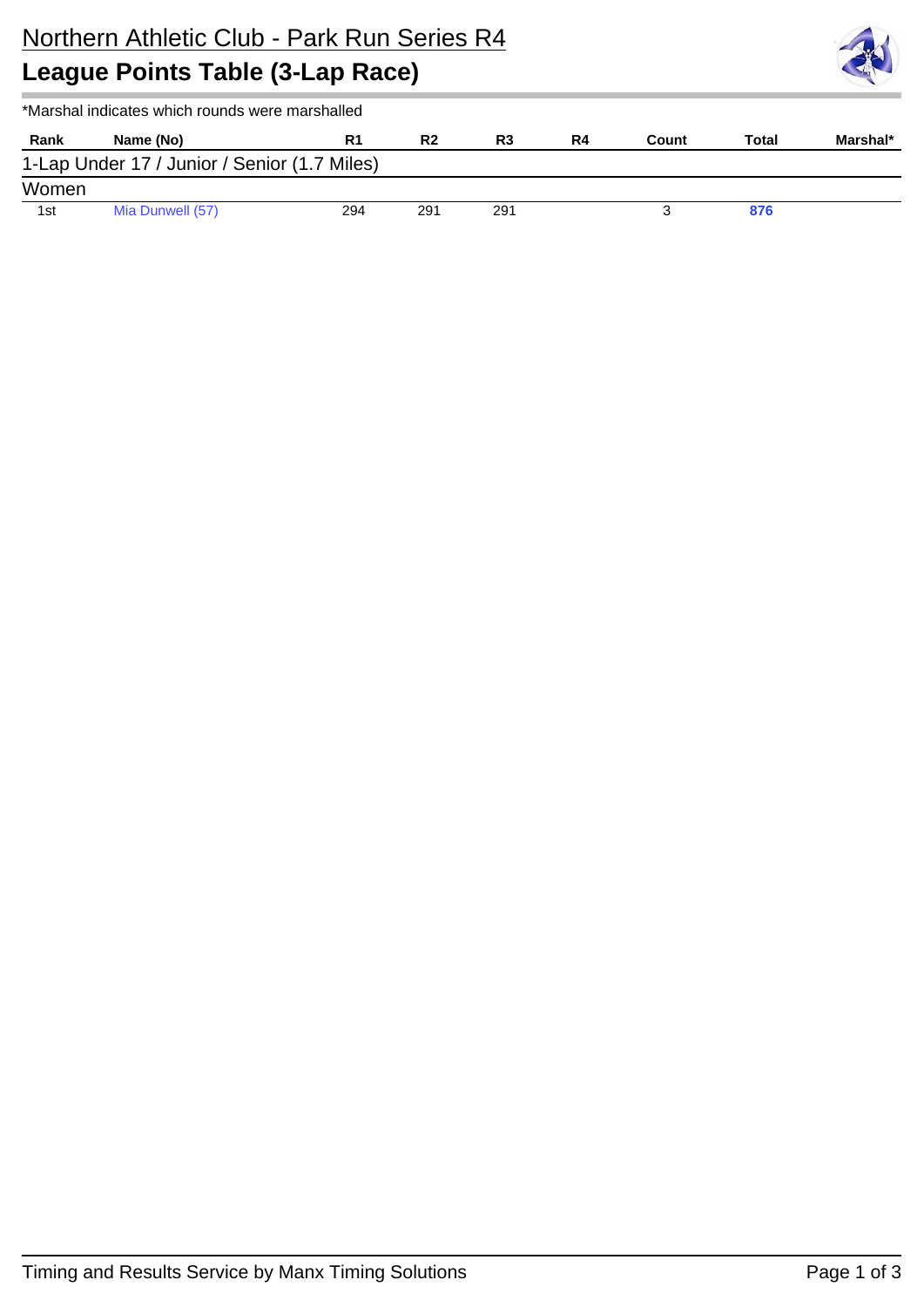## Northern Athletic Club - Park Run Series R4 **League Points Table (3-Lap Race)**



| Rank         | Name (No)                           | R <sub>1</sub> | R2  | R <sub>3</sub> | R4  | Count                            | <b>Total</b> | Marshal* |
|--------------|-------------------------------------|----------------|-----|----------------|-----|----------------------------------|--------------|----------|
|              | 3-Lap Junior / Senior (3.7 Miles)   |                |     |                |     |                                  |              |          |
| Men          |                                     |                |     |                |     |                                  |              |          |
| 1st          | Corrin Leeming (126)                | 300            | 300 | 300            | 300 | 4                                | 900          |          |
| 2nd          | Matt Callister (23)                 | 0              | 297 | 291            | 294 | 4                                | 882          |          |
| 3rd          | Nick Ardern (4)                     | 297            | 291 | 282            | 282 | 4                                | 870          |          |
| 4th          | Ayrton Withington (230)             | 0              | 294 | 285            | 288 | 4                                | 867          |          |
| 5th          | Peter Callin (85)                   | 291            | 285 | 279            | 279 | 4                                | 855          |          |
| 6th          | Kevin Vondy (224)                   | 288            | 276 | 276            | 273 | 4                                | 840          |          |
| 7th          | Richard Allen (1)                   | 282            | 279 |                | 276 | 3                                | 837          |          |
| 8th          | Tufty Nash (154)                    | 279            | 273 |                | 270 | 3                                | 822          |          |
| 9th          | Steven Quirk (179)                  | 276            | 270 | 273            | 267 | 4                                | 819          |          |
| 10th         | Steve Jones (98)                    | 264            |     | 261            | 252 | 3                                | 777          |          |
| 11th         | Paul Sayle (191)                    | 0              | 264 | 243            | 261 | 4                                | 768          |          |
| 12th         | David Godwin (75)                   | 258            | 249 | 255            | 246 | 4                                | 762          |          |
| 13th         | Darren Corkill (35)                 | 252            |     | 237            | 255 | 3                                | 744          |          |
| 14th         | <b>Stephen Dorricott (52)</b>       | 249            | 252 | 241            | 241 | 4                                | 742          |          |
| 15th         | Stephen Brown (261)                 |                | 243 | 246            | 243 | 3                                | 732          |          |
| 16th         | <b>Bernard Cannan (24)</b>          | 241            | 246 | 239            | 239 | 4                                | 726          |          |
| 17th         | Lawrence Dyer (58)                  | 243            | 241 | 229            | 235 | 4                                | 719          |          |
| 18th         | Alan Postlethwaite (170)            | 239            | 237 | 231            | 237 | 4                                | 713          |          |
| 19th         | Simon Holtham (87)                  | 237            | 235 | 227            | 233 | 4                                | 705          |          |
| 20th         | Tom Partington (265)                |                |     | 297            | 297 | $\overline{c}$                   | 594          |          |
| 21st         | Michael Garrett (69)                | 0              |     | 288            | 291 | 3                                | 579          |          |
| 21st         | Samuel Cannell (238)                | 294            |     |                | 285 | $\overline{c}$                   | 579          |          |
| 23rd         | Matthew Gold (277)                  |                |     | 270            | 264 | $\overline{c}$                   | 534          |          |
| 24th<br>25th | Stu Gell (71)<br>Aaron Schade (192) | 270<br>267     | 261 |                | 258 | $\overline{c}$<br>$\overline{c}$ | 531<br>525   |          |
| 26th         | Peter Cooper (33)                   | 0              | 255 | 258            |     | 3                                | 513          |          |
| 26th         | Daniel Madden (133)                 | 255            | 258 |                |     | $\overline{c}$                   | 513          |          |
| 28th         | John Dunwell (56)                   | 246            |     | 235            |     | $\overline{c}$                   | 481          |          |
| 29th         | Ryan Teare (267)                    |                |     | 294            |     | 1                                | 294          |          |
| 30th         | Darren Hudgeon (244)                |                | 288 |                |     | 1                                | 288          |          |
| 31st         | Robert Young (237)                  | 285            |     |                |     |                                  | 285          |          |
| 32nd         | Jonny Hynes (258)                   |                | 282 |                |     | 1                                | 282          |          |
| 33rd         | Andrew Johnson (97)                 | 273            |     |                |     | 1                                | 273          |          |
| 34th         | Ali Stennett (205)                  | 0              | 267 |                |     | 2                                | 267          |          |
| 34th         | Joe Walls (275)                     |                |     | 267            |     | 1                                | 267          |          |
| 36th         | Kevin Holmes (86)                   | 0              |     | 264            |     | $\boldsymbol{2}$                 | 264          |          |
| 37th         | Andy Walton (225)                   | 261            |     |                |     | 1                                | 261          |          |
| 38th         | Alec Wooding (273)                  |                |     | 252            |     | 1                                | 252          |          |
| 39th         | Leigh Kennaugh (110)                | 0              |     |                | 249 | $\overline{\mathbf{c}}$          | 249          |          |
| 39th         | Graham Burden (269)                 |                |     | 249            |     | 1                                | 249          |          |
| 41st         | Terry Bates (7)                     |                | 239 |                |     | 1                                | 239          |          |
| 42nd         | Stephen Willmott (228)              | 0              |     | 233            |     | 2                                | 233          |          |
| Women        |                                     |                |     |                |     |                                  |              |          |
| 1st          | Dawn Atherton (5)                   | 300            | 300 | 300            |     | 3                                | 900          | 4        |
| 2nd          | Helen Taylor (212)                  | 297            | 297 | 297            | 300 | 4                                | 894          |          |
| 3rd          | Joanne Schade (194)                 | 291            | 294 | 294            | 297 | 4                                | 885          |          |
| 4th          | Kathy Lane (119)                    | 285            | 288 | 288            | 285 | 4                                | 861          |          |
| 5th          | Hannah Moore (147)                  | 282            | 279 | 285            | 291 | 4                                | 858          |          |
| 6th          | Berti Cain (20)                     |                | 285 | 279            | 288 | 3                                | 852          |          |
| 7th          | Jasmine Smith-Hamer (200)           | 276            | 276 | 273            | 270 | 4                                | 825          |          |
| 8th          | Hollie Devlin (49)                  | 273            | 267 | 270            |     | 3                                | 810          |          |
| 9th          | Sarah Corkill (38)                  | 264            | 261 | 267            | 276 | 4                                | 807          |          |
| 10th         | Angie Robinson (184)                | 261            | 270 |                | 273 | 3                                | 804          |          |
| 11th         | Marie Jackson (94)                  | 267            | 264 | 264            |     | 3                                | 795          |          |
| 12th         | Emma Mapp (135)                     | 239            | 255 | 258            | 267 | 4                                | 780          |          |
| 13th         | Helen Kee (102)                     | 246            | 258 | 261            |     | 3                                | 765          |          |
| 14th         | Vicki Hargreaves (80)               | 233            | 249 | 252            | 261 | 4                                | 762          |          |